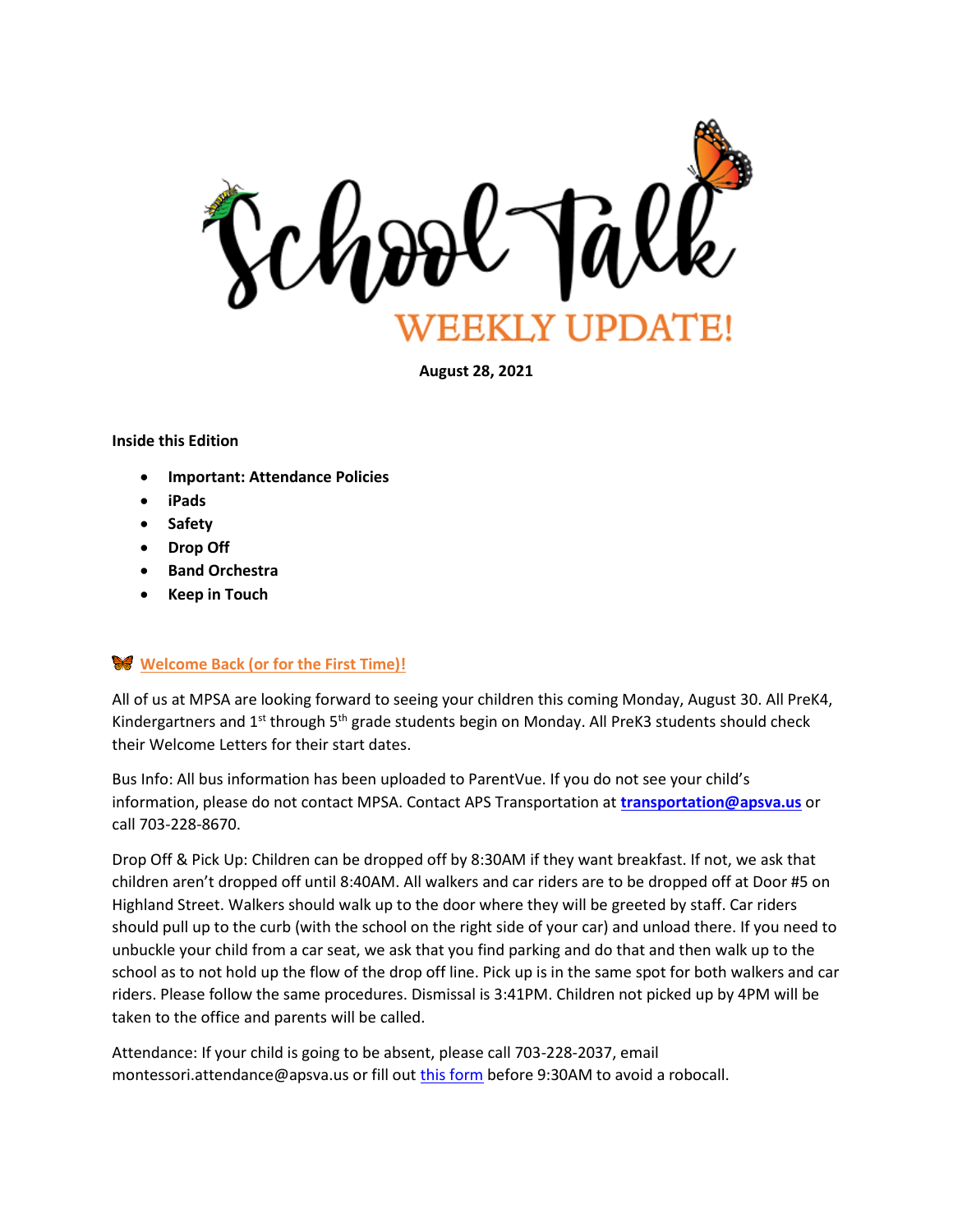## **Lunch Safety & MPSA**

Families have expressed interest in how MPSA will be ensuring the safety of our children during lunch. Please read our detailed plan for lunch protocols [here.](https://montessori.apsva.us/about-us/lunch-at-mpsa/) MPSA is also required to follow the safety protocols that APS has for schools and those can be found [here](https://www.apsva.us/school-year-2021-22/faq/) along with other information about the school year.

Close contacts: Here is a chart explaining the definition of "close contact" when it comes to Covid-19 exposure.

# Determining close contacts in a school setting

| <b>Exposed Person</b>                                                                             | <b>School Prevention</b><br><b>Strategies were in</b><br>place | <b>Less Than 3 feet</b> | 3 to 6 feet         | More than 6 feet    |
|---------------------------------------------------------------------------------------------------|----------------------------------------------------------------|-------------------------|---------------------|---------------------|
| Student contact and<br>case while wearing a<br>well-fitted mask<br>consistently and<br>correctly. | Yes                                                            | Close Contact           | Not a close contact | Not a close contact |
|                                                                                                   | <b>No</b>                                                      | Close contact           | Close contact       | Not a close contact |
| Adult contact<br>(regardless of mask<br>use)                                                      | Yes or No                                                      | Close contact           | Close contact       | Not a close contact |

#### **Annual Online Verification Process**

The APS Annual Online Verification Process (AOVP) opened on August 23. All families should sign into ParentVue and complete the process as soon as possible. The purpose of this process is to ensure that we have all the latest and up-to-date information for your child. This includes emergency contact information, dismissal information and other important pieces we need to keep our students safe. Please check that we have the correct phone numbers and e-mails listed as this system is where we turn to when we need to contact families.

#### **W** Volunteer Information

**Beginning August 30, 2021, all visitors to any APS schools will need to be fully vaccinated and complete the APS Volunteer Screening process.** You can find the online application **[here](http://track.spe.schoolmessenger.com/f/a/ZpV6DMr3N9OX2yOljkYTsw~~/AAAAAQA~/RgRjBq7cP0QyaHR0cHM6Ly9hcHBzLnJhcHRvcnRlY2guY29tL0FwcGx5L01qUXlNRHBsYmkxVlV3PT1XB3NjaG9vbG1CCmEjXHslYbnM2eRSHGtpYS5zdGV2ZW5zb25oYXluZXNAYXBzdmEudXNYBAAAAAE~)**. You will be prompted to upload a picture of the back and front of your vaccine card when you fill out the application. Once your vaccination has been confirmed, you will receive a link to complete a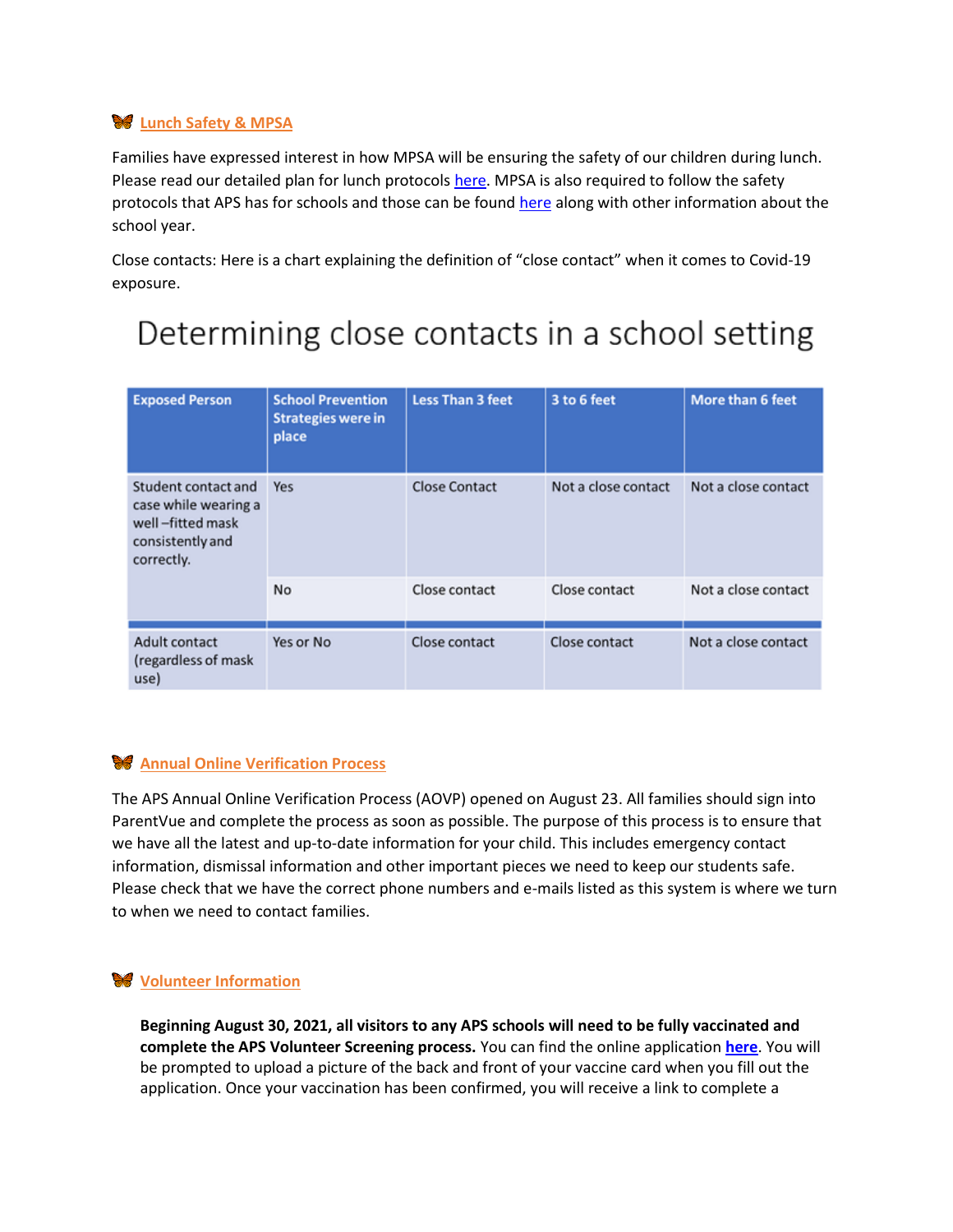mandatory virtual training course and a background check will be performed. This protocol could take at least 2 weeks to complete.

**There are no exceptions to this protocol.** No visitors/volunteers will be allowed on school grounds in any capacity without having passed this process. This includes volunteers for the PTA and any events or activities that happen after school or on the weekends. Please understand that completing the process does not give you immediate access to the school. All visitors and volunteers must be scheduled or given an appointment to enter the school by Kia Haynes, MPSA's Volunteer and Partnerships Coordinator, or an administrator.

**Volunteers for lunch:** Unlike other APS elementary schools, our teachers eat with their classes, so we do not need volunteers to help oversee lunch.

## **Welcome Letter from Our Counselor**

Dear Families,

Welcome to a new school year! Like my colleagues, I am so delighted that learning is onsite this year and no longer virtual. It was great to see so many of you at the open house on Thursday. It is a pleasure to be able to work with **Ms. Carol Halvorson**, who is our part-time counselor. She will be responsible for working with the UEM students: teaching the SEL lessons, working with individuals, running a small group and middle school transition. On days when Ms. Halvorson is not here, I will be available to support any UEM student who is in need of speaking with a counselor. I want to share with you my role as a school counselor and share my contact information. Please visit the counselor tab on the MPSA website which has useful information. I will be updating this in the coming week and on a regular basis. You can always contact me if you have further questions.

While a school counselor has many responsibilities, our primary roles are:

- deliver social-emotional learning lessons twice a month to each classroom
- be of assistance to individual students in need of academic, social or emotional support
- facilitate small groups for specific social-emotional or academic skills
- serve as a consultant for parents and staff having concerns for a student
- serve as an advocate for students in the case of any physical or emotional abuse such as bullying or relational aggression. We are mandated reporters which means we are legally obligated to report if we suspect any physical abuse, emotional abuse or neglect by caretakers.

My contact information:

- The best way to contact me is through email: [diane.reeser@apsva.us](mailto:diane.reeser@apsva.us)
- My office phone number is: 703-228-8804
- I check email more than once a day; voicemail messages on phone line 1x in the morning MPSA staff is an extremely loving and dedicated community of professionals.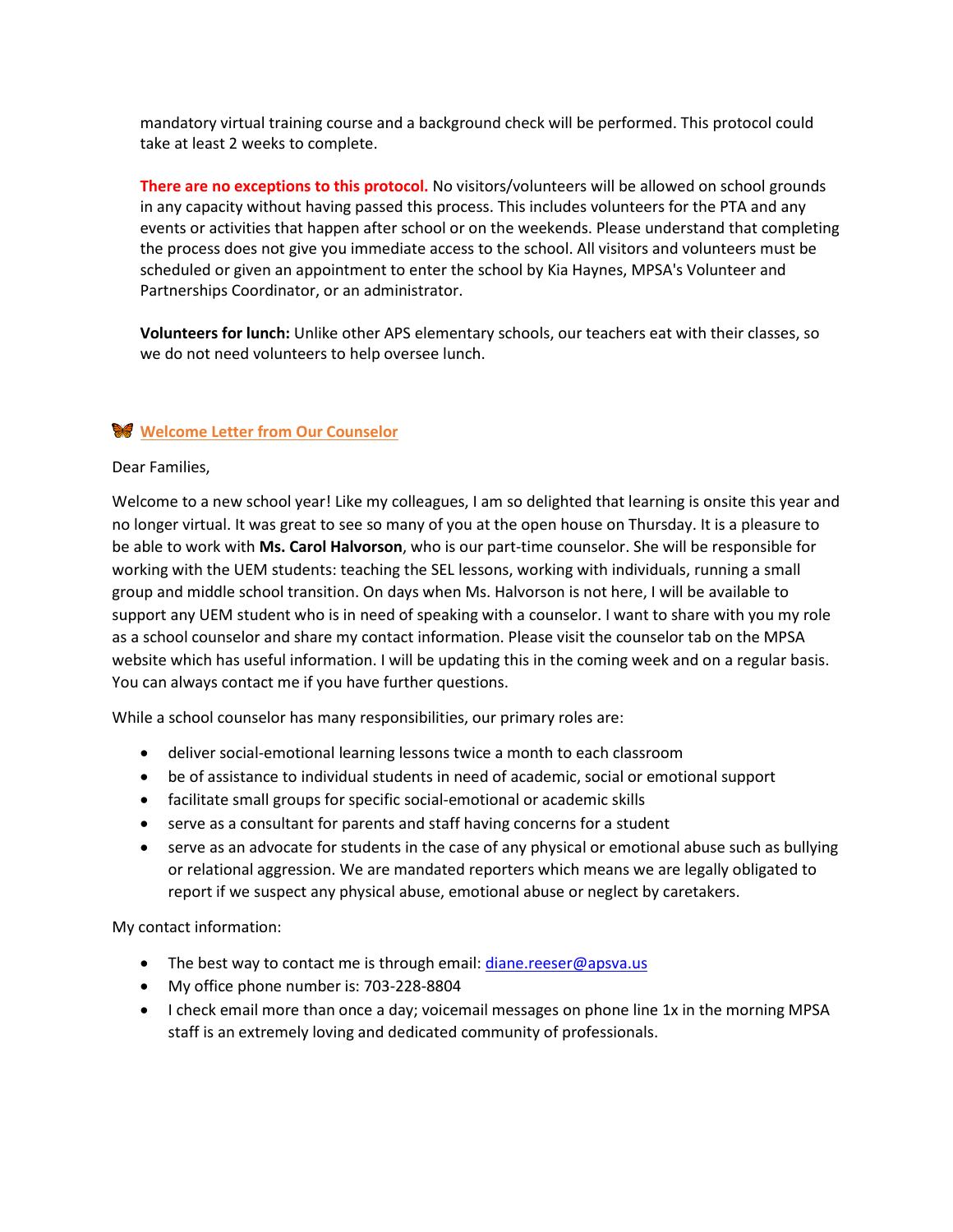We are here to work together with you in support of your child's academic, social and emotional needs. You and your child/children are also part of the MPSA community. You matter! You belong! Please reach out to me if I can be of service to your child.

Kind regards,

*Diane Reeser, MA MPSA School Counselor*

## **Band & Orchestra Safety Information**

From Mr. Randy Glasner (Band) & Mr. Erik Kamenski (Orchestra):

String players (violin, viola, cello) and percussion players (snare drum and bells) will always be masked and maintain 3-foot distancing during instruction. Wind players (flute, clarinet, saxophone, trumpet, trombone, and baritone) will be provided bell covers for their instruments from the county and must use them to play during indoor class time. While indoors, players will be at least 3 ft apart and only lower their mask while playing and then cover immediately after. When conditions outdoors allow, some wind instruction will take place outdoors for additional safety. Wind instrument students will be responsible for the bell cover and wash it each week and bring it to lessons. Students who lose the bell cover will have to purchase a new one and only be allowed to pretend to play during indoor class time. These guidelines follow NAFME, VMEA guidelines as well as additional from APS.

# **Upper Elementary Montessori Kit Pick Up**

This is a reminder that this coming **Monday, September 28** is the pick up day for Upper Elementary Montessori tool kits.

All tool kits will be distributed from the **walker/car rider door (#5)** on S. Highland Street. Drive up to the curb and **remain in your car**. The teachers will bring your child's kit to you. To expedite this process **please write your child's name and teacher** legibly and large on a piece of paper and secure to the passenger side window.

**Lower Elementary/Primary Montessori Parents:** This is **not** the time for you to come and pick up kits. If you did not make your distribution days and still need to pick up a kit, please contact your child's teacher about how to make an appointment with the main office for pick up. Thank you!

#### **W** Upcoming Dates

- Monday, August 30: First Day of School for PreK4 and K-5<sup>th</sup>.
- Friday, September 3-Monday, September 6: Labor Day Holiday, NO SCHOOL